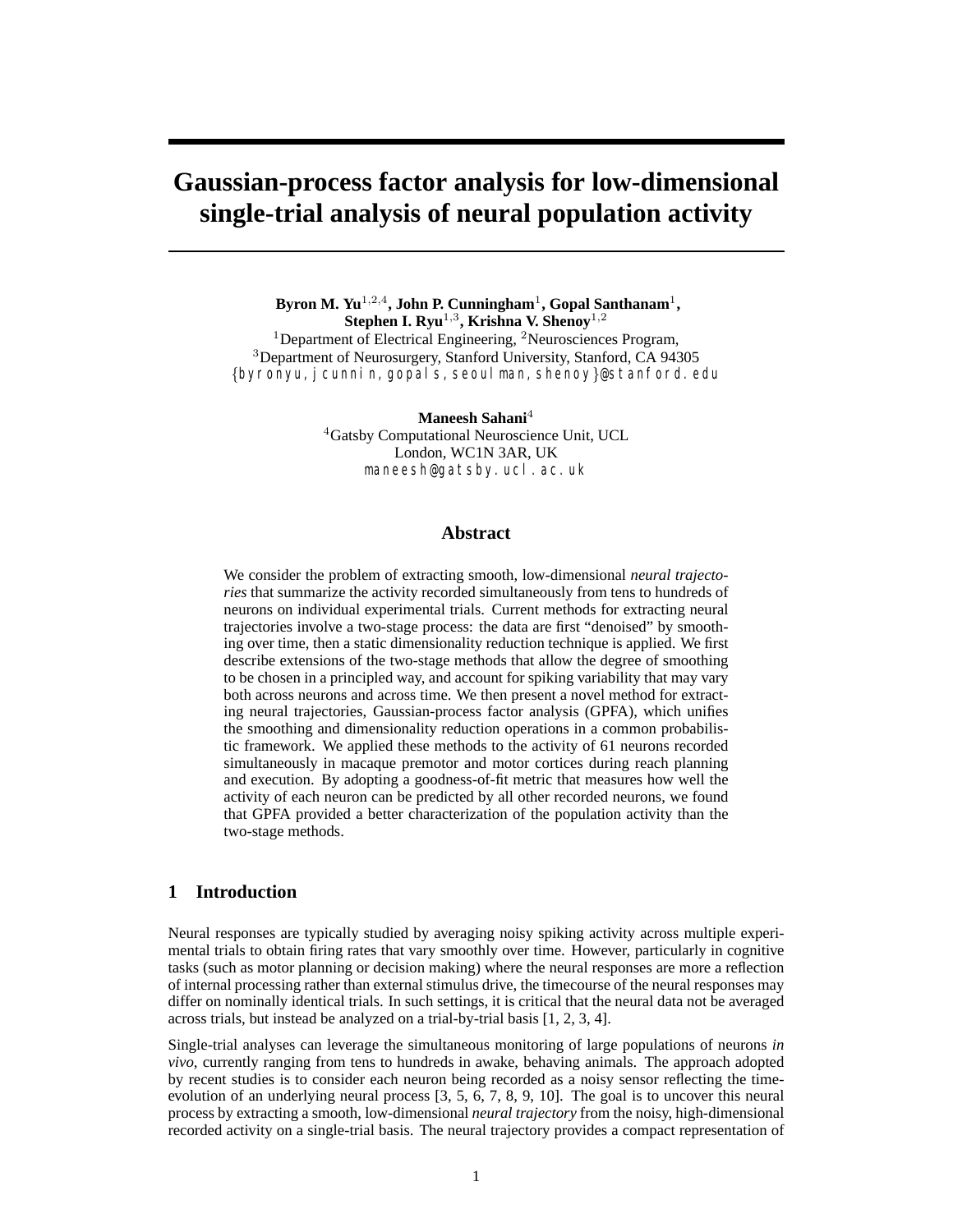the high-dimensional recorded activity as it evolves over time, thereby facilitating data visualization and studies of neural dynamics under different experimental conditions.

A common method to extract neural trajectories is to first estimate a smooth firing rate profile for each neuron on a single trial (e.g., by convolving each spike train with a Gaussian kernel), then apply a static dimensionality reduction technique (e.g., principal components analysis, PCA) [8, 11]. Smooth firing rate profiles may also be obtained by averaging across a small number of trials (if the neural timecourses are believed to be similar on different trials) [6, 7, 9, 10], or by applying more advanced statistical methods for estimating firing rate profiles from single spike trains [12, 13]. Numerous linear and non-linear dimensionality reduction techniques exist, but to our knowledge only PCA [8, 9, 11] and locally linear embedding (LLE) [6, 7, 10, 14] have been applied in this context to neural data.

While this two-stage method of performing smoothing then dimensionality reduction has provided informative low-dimensional views of neural population activity, there are several aspects that can be improved. (i) For kernel smoothing, the degree of smoothness is often chosen in an *ad hoc* way. We would instead like to learn the appropriate degree of smoothness from the data. Because the operations of kernel smoothing, PCA, and LLE are all non-probabilistic, standard likelihood techniques for model selection are not applicable. Even if a probabilistic dimensionality reduction algorithm is used, the likelihoods would not be comparable because different smoothing kernels yield different smoothed data. (ii) The same kernel width is typically used for all spike trains, which implicitly assumes that the neural population activity evolves with a single timescale. We would instead like to allow for the possibility that the system operates under multiple timescales. (iii) PCA and LLE have no explicit noise model and, therefore, have difficulty distinguishing between spiking noise (whose variance may vary both across neurons and across time) and changes in the underlying lowdimensional neural state. (iv) Because the smoothing and dimensionality reduction are performed sequentially, there is no way for the dimensionality reduction algorithm to influence the degree or form of smoothing used. This is relevant both to the identification of the low-dimensional space, as well as to the extraction of single-trial neural trajectories.

We first briefly describe relatively straightforward extensions of the two-stage methods that can help to address issues (i) and (iii) above. For (i), we adopt a goodness-of-fit metric that measures how well the activity of each neuron can be predicted by the activity of all other recorded neurons, based on data not used for model fitting. This metric can be used to compare different smoothing kernels and allows for the degree of smoothness to be chosen in a principled way. In Section 6, we will use this as a common metric by which different methods for extracting neural trajectories are compared. For (iii), we can apply the square-root transform to stabilize the spiking noise variance and factor analysis (FA) [15] to explicitly model possibly different independent noise variances for different neurons. These extensions are detailed in Sections 2 and 3.

Next, we introduce Gaussian-process factor analysis (GPFA), which unifies the smoothing and dimensionality reduction operations in a common probabilistic framework. GPFA takes steps toward addressing all of the issues (i)–(iv) described above, and is shown in Section 6 to provide a better characterization of the recorded population activity than the two-stage methods. Because GPFA performs the smoothing and dimensionality reduction operations simultaneously rather than sequentially, the degree of smoothness and the relationship between the low-dimensional neural trajectory and the high-dimensional recorded activity can be jointly optimized. Different dimensions in the low-dimensional space (within which the neural state evolves) can have different timescales, whose optimal values can be found automatically by fitting the GPFA model to the recorded activity. As in FA, GPFA specifies an explicit noise model that allows different neurons to have different independent noise variances. The time series model involves Gaussian processes (GP), which only require the specification of the correlation structure of the neural state over time.

A critical assumption when attempting to extract a low-dimensional neural trajectory is that the recorded activity evolves within a low-dimensional manifold. Previous studies have typically assumed that the neural trajectories lie in a three-dimensional space for ease of visualization. In this work, we will investigate whether this low-dimensional assumption is justified in the context of motor preparation and execution and, if so, attempt to identify the appropriate dimensionality. Sections 2 and 3 detail GPFA and the goodness-of-fit metric, respectively. Section 4 relates GPFA to dynamical systems approaches. After describing the experimental setup in Section 5, we apply the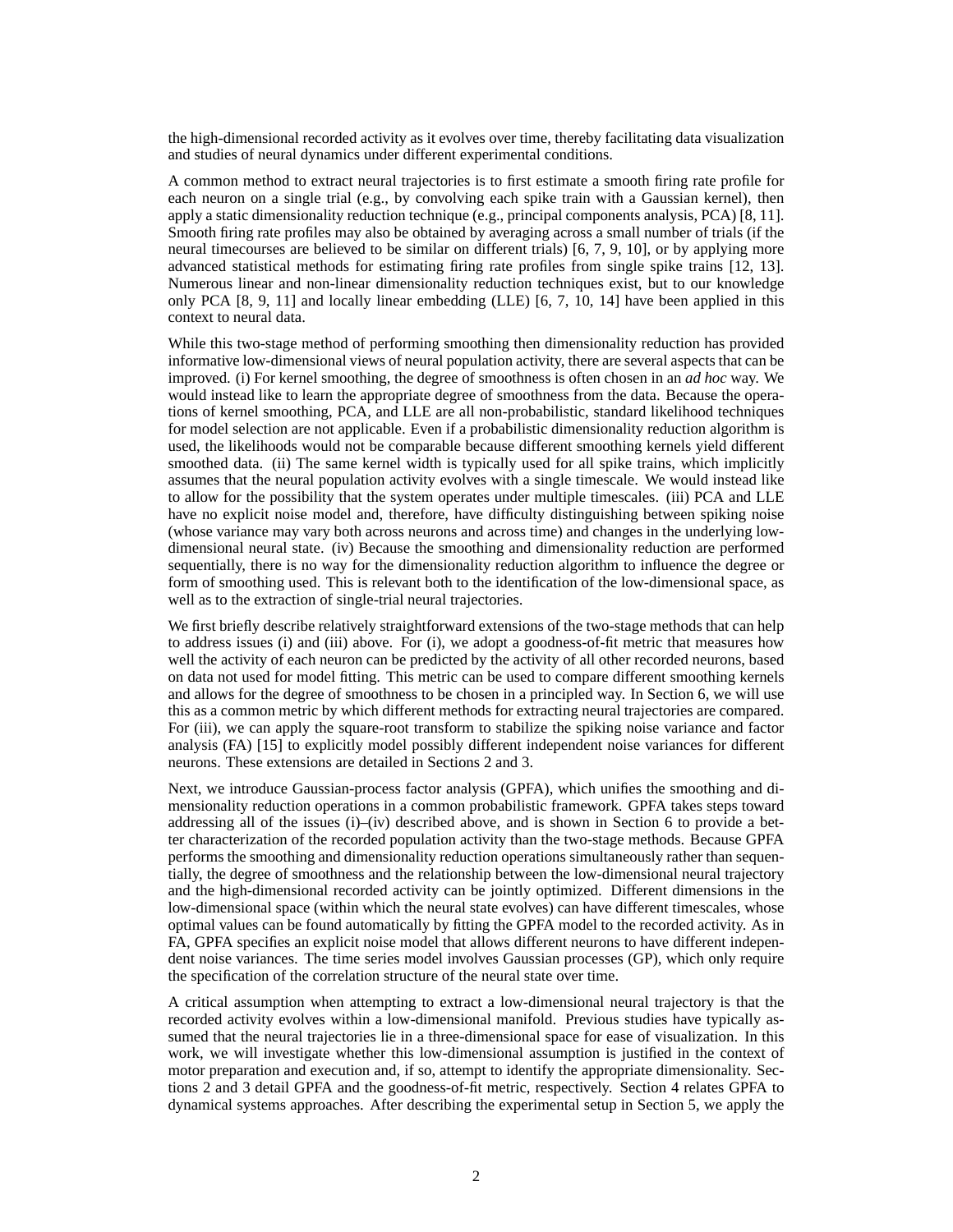developed methods to neural activity recorded in premotor and motor cortices during reach planning and execution in Section 6.

#### **2 Gaussian-process factor analysis**

The motivation for GPFA can be traced back to the use of PCA for extracting informative lowdimensional views of high-dimensional neural data. Consider spike counts taken in non-overlapping time bins. PCA (or its probabilistic form, PPCA [15]) attempts to find the directions in the highdimensional data with greatest variance. This is problematic for neural data for two reasons. First, because neurons with higher mean counts are known to exhibit higher count variances, the directions found by PCA tend to be dominated by the most active neurons. Second, PCA assumes that the spiking noise variance is time independent; however, neurons are known to change their firing rates, and therefore noise variances, over time. A possible solution is to replace the Gaussian likelihood model of PPCA with a point-process [5] or Poisson [3] likelihood model. Here, we consider a simpler approach that preserves computational tractability. The square-root transform is known to both stabilize the variance of Poisson counts and allow Poisson counts to be more closely modeled by a Gaussian distribution, especially at low Poisson means [16]. Thus, the two issues above can be largely resolved by applying PCA/PPCA to square-rooted spike counts, rather than raw spike counts. However, the spiking noise can deviate from a Poisson distribution [17], in which case the noise variance is not entirely stabilized. As will be shown in Section 6, the square-rooted counts can be better characterized by further replacing PCA/PPCA with FA [15], which allows different neurons to have different independent noise variances.

In this work, we extend FA for use with time series data. PCA, PPCA, and FA are all static dimensionality reduction techniques. In other words, none of them take into account time labels when applied to time series data; the time series data are simply treated as a collection of data points. GPFA is an extension of FA that can leverage the time label information to provide more powerful dimensionality reduction. The GPFA model is simply a set of factor analyzers (one per timepoint, each with identical parameters) that are linked together in the low-dimensional state space by a Gaussian process (GP) [18] prior. Introducing the GP allows for the specification of a correlation structure across the low-dimensional states at different timepoints. For example, if the system underlying the time series data is believed to evolve smoothly over time, we can specify that the system's state should be more similar between nearby timepoints than between faraway timepoints. Extracting a smooth, low-dimensional neural trajectory can therefore be viewed as a compromise between the low-dimensional projection of each data point found by FA and the desire to string them together using a smooth function over time. The GPFA model can also be obtained by letting time indices play the role of inputs in the semiparametric latent factor model [19].

The following is a mathematical description of GPFA. Let  $y_{:,t} \in \mathbb{R}^{q \times 1}$  be the high-dimensional vector of square-rooted spike counts recorded at timepoint  $t \in \{1, ..., T\}$ , where q is the number of neurons being recorded simultaneously. We seek to extract a corresponding low-dimensional latent *neural state*  $\mathbf{x}_{:,t} \in \mathbb{R}^{p \times 1}$  at each timepoint, where p is the dimensionality of the state space  $(p < q)$ . For notational convenience, we group the neural states from all timepoints into a *neural trajectory* denoted by the matrix  $X = [\mathbf{x}_{:,1}, \dots, \mathbf{x}_{:,T}] \in \mathbb{R}^{p \times T}$ . Similarly, the observations can be grouped into a matrix  $Y = [\mathbf{y}_{:,1}, \dots, \mathbf{y}_{:,T}] \in \mathbb{R}^{q \times T}$ . We define a linear-Gaussian relationship between the observations  $\mathbf{y}_{:t}$  and neural states  $\mathbf{x}_{:t}$ 

$$
\mathbf{y}_{:,t} \mid \mathbf{x}_{:,t} \sim \mathcal{N}(C\mathbf{x}_{:,t} + \mathbf{d}, R), \tag{1}
$$

where  $C \in \mathbb{R}^{q \times p}$ ,  $d \in \mathbb{R}^{q \times 1}$ , and  $R \in \mathbb{R}^{q \times q}$  are model parameters to be learned. As in FA, we constrain the covariance matrix  $R$  to be diagonal, where the diagonal elements are the independent noise variances of each neuron. In general, different neurons can have different independent noise variances. Although a Gaussian is not strictly a distribution on square-rooted counts, its use in (1) preserves computational tractability.

The neural states **x**:*,t* at different timepoints are related through Gaussian processes, which embody the notion that the neural trajectories should be smooth. We define a separate GP for each dimension of the state space indexed by  $i \in \{1, \ldots, p\}$ 

$$
\mathbf{x}_{i,:} \sim \mathcal{N}\left(\mathbf{0},\, K_i\right),\tag{2}
$$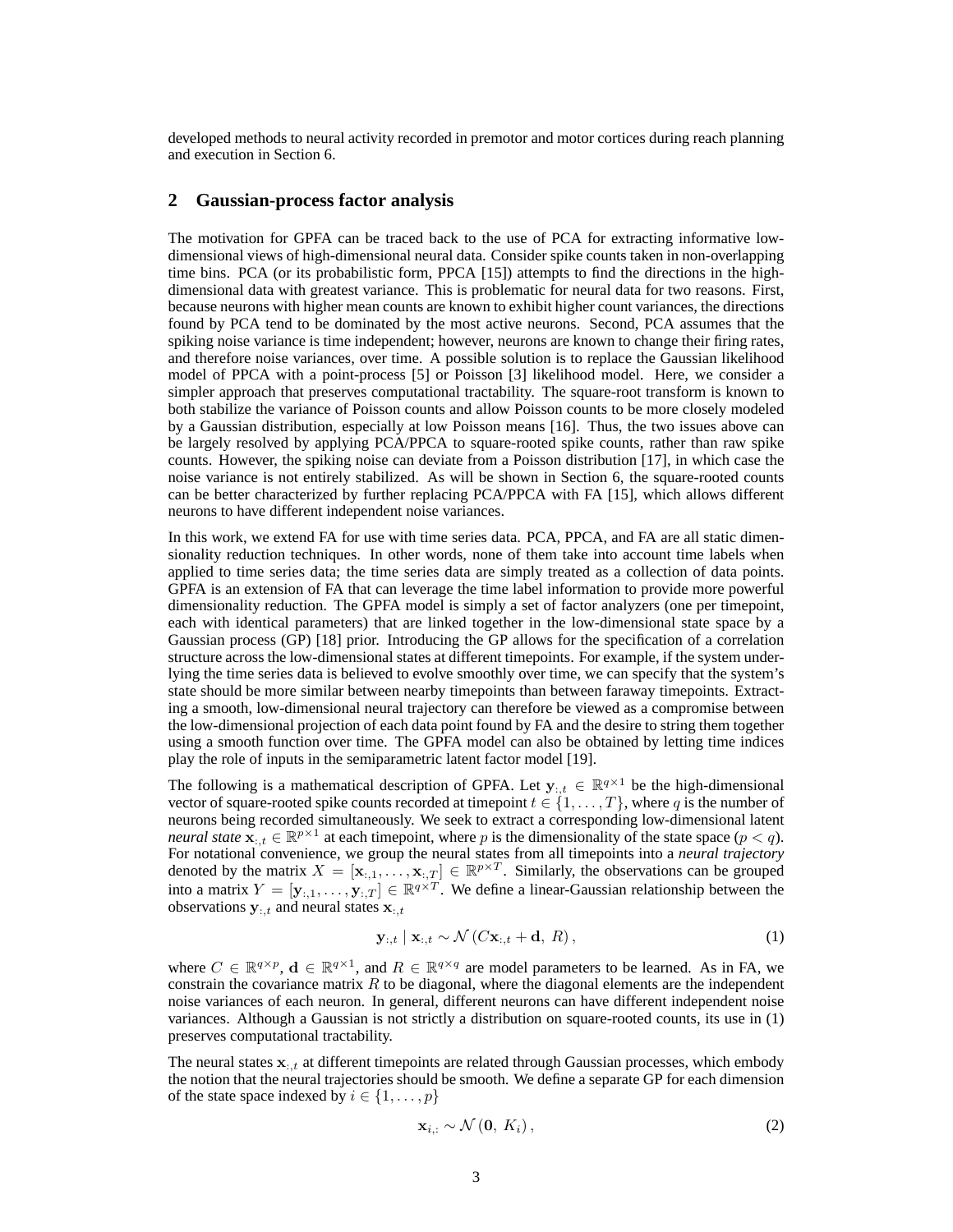where  $\mathbf{x}_{i,:} \in \mathbb{R}^{1 \times T}$  is the *i*th row of X and  $K_i \in \mathbb{R}^{T \times T}$  is the covariance matrix for the *i*th GP [20]. The form of the GP covariance can be chosen to provide different smoothing properties on the neural trajectories. In this work, we chose the commonly-used squared exponential (SE) covariance function

$$
K_i(t_1, t_2) = \sigma_{f,i}^2 \cdot \exp\left(-\frac{(t_1 - t_2)^2}{2 \cdot \tau_i^2}\right) + \sigma_{n,i}^2 \cdot \delta_{t_1, t_2},\tag{3}
$$

where  $K_i(t_1, t_2)$  denotes the  $(t_1, t_2)$ th entry of  $K_i$  and  $t_1, t_2 \in \{1, \ldots, T\}$ . The SE covariance is defined by its signal variance  $\sigma_{f,i}^2 \in \mathbb{R}_+$ , characteristic timescale  $\tau_i \in \mathbb{R}_+$ , and noise variance  $\sigma_{n,i}^2 \in \mathbb{R}_+$ . Due to redundancy in the scale of X and C, we fix the scale of X and allow C to be learned unconstrained, without loss of generality. By direct analogy to FA, we defined the prior distribution of the neural state  $\mathbf{x}_{i,t}$  at each timepoint t to be  $\mathcal{N}(\mathbf{0}, \vec{I})$  by setting  $\sigma_{f,i}^2 = 1 - \sigma_{n,i}^2$ , where  $0 < \sigma_{n,i}^2 \le 1$ . Furthermore, because we seek to extract smooth neural trajectories, we set  $\sigma_{n,i}^2$ to a small value ( $10^{-3}$ ). Thus, the timescale  $\tau_i$  is the only (hyper)parameter of the SE covariance that is learned. The SE is an example of a stationary covariance; other stationary and non-stationary GP covariances [18] can be applied in a seamless way.

The parameters of the GPFA model can be learned in a straightforward way using the expectationmaximization (EM) algorithm. In the E-step, the Gaussian posterior distribution  $P(X | Y)$  can be computed exactly because the  $\mathbf{x}_{i,t}$  and  $\mathbf{y}_{i,t}$  across all timepoints are jointly Gaussian, by definition. In the M-step, the parameters updates for C, **d**, and R can be expressed in closed form. The characteristic timescales  $\tau_i$  can be updated using any gradient optimization technique. Note that the degree of smoothness (defined by the timescales) and the relationship between the low-dimensional neural trajectory and the high-dimensional recorded activity (defined by  $C$ ) are jointly optimized. Furthermore, a different timescale is learned for each state dimension indexed by  $i$ . For the results shown in Section 6, the parameters C, **d**, and R were initialized using FA, and the  $\tau_i$  were initialized to 100 ms. Although the learned timescales were initialization-dependent, their distributions were similar for different initializations. In particular, most learned timescales were less than 150 ms, but there were usually one or two larger timescales around 300 and 500 ms.

Once the GPFA model is learned, we can apply a post-processing step to orthonormalize the columns of C. Applying the singular value decomposition,  $C\mathbf{x}_{:t}$  can be rewritten as  $U_C(D_C V_C' \mathbf{x}_{:t})$ , where the columns of  $U_C \in \mathbb{R}^{q \times p}$  are orthonormal and  $\tilde{\mathbf{x}}_{:,t} = D_C V_C' \mathbf{x}_{:,t} \in \mathbb{R}^{p \times 1}$  is referred to as the *orthonormalized neural state* at timepoint t. While each dimension of **x**:*,t* possesses a single characteristic timescale, each dimension of  $\tilde{\mathbf{x}}_{i,t}$  represents a mixture of timescales defined by the columns of  $V_C$ . An advantage of considering  $\tilde{\mathbf{x}}_{:,t}$  rather than  $\mathbf{x}_{:,t}$  is that the elements of  $\tilde{\mathbf{x}}_{:,t}$  (and the corresponding columns of U*<sup>C</sup>* ) are ordered by the amount of data covariance explained. In contrast, the elements of  $\mathbf{x}_{i,t}$  (and the corresponding columns of C) have no particular order. Especially when the number of state dimensions  $p$  is large, the ordering facilitates the identification and visualization of the dimensions of the orthonormalized neural trajectory that are most important for explaining the recorded activity. Because the columns of  $U_C$  are orthonormal, one can readily picture how the low-dimensional trajectory relates to the high-dimensional space of recorded activity, in much the same spirit as for PCA. This orthonormalization procedure is also applicable to PPCA and FA. In fact, it is through this orthonormalization procedure that the principal directions found by PPCA are equated to those found by PCA.

#### **3 Leave-neuron-out prediction error**

We would like to directly compare GPFA to the two-stage methods described in Section 1. Neither the classic approach of comparing cross-validated likelihoods nor the Bayesian approach of comparing marginal likelihoods is applicable here, for the same reason that they cannot be used to select the appropriate degree of smoothness in the two-stage methods. Namely, when the data are altered by different pre-smoothing operations (or the lack thereof in the case of GPFA), the likelihoods are no longer comparable. Instead, we adopted the goodness-of-fit metric mentioned in Section 1, whereby a prediction error is computed based on trials not used for model fitting. The idea is to leave out one neuron at a time and ask how well each method is able to predict the activity of that neuron, given the activity of all other recorded neurons. For GPFA, the model prediction for neuron *j* is  $\hat{\mathbf{y}}_{j,:} = E[\mathbf{y}_{j,:} | Y_{-j,:}],$  where  $\mathbf{y}_{j,:}$  is the *j*th row of Y and  $Y_{-j,:} \in \mathbb{R}^{(q-1)\times T}$  represents all but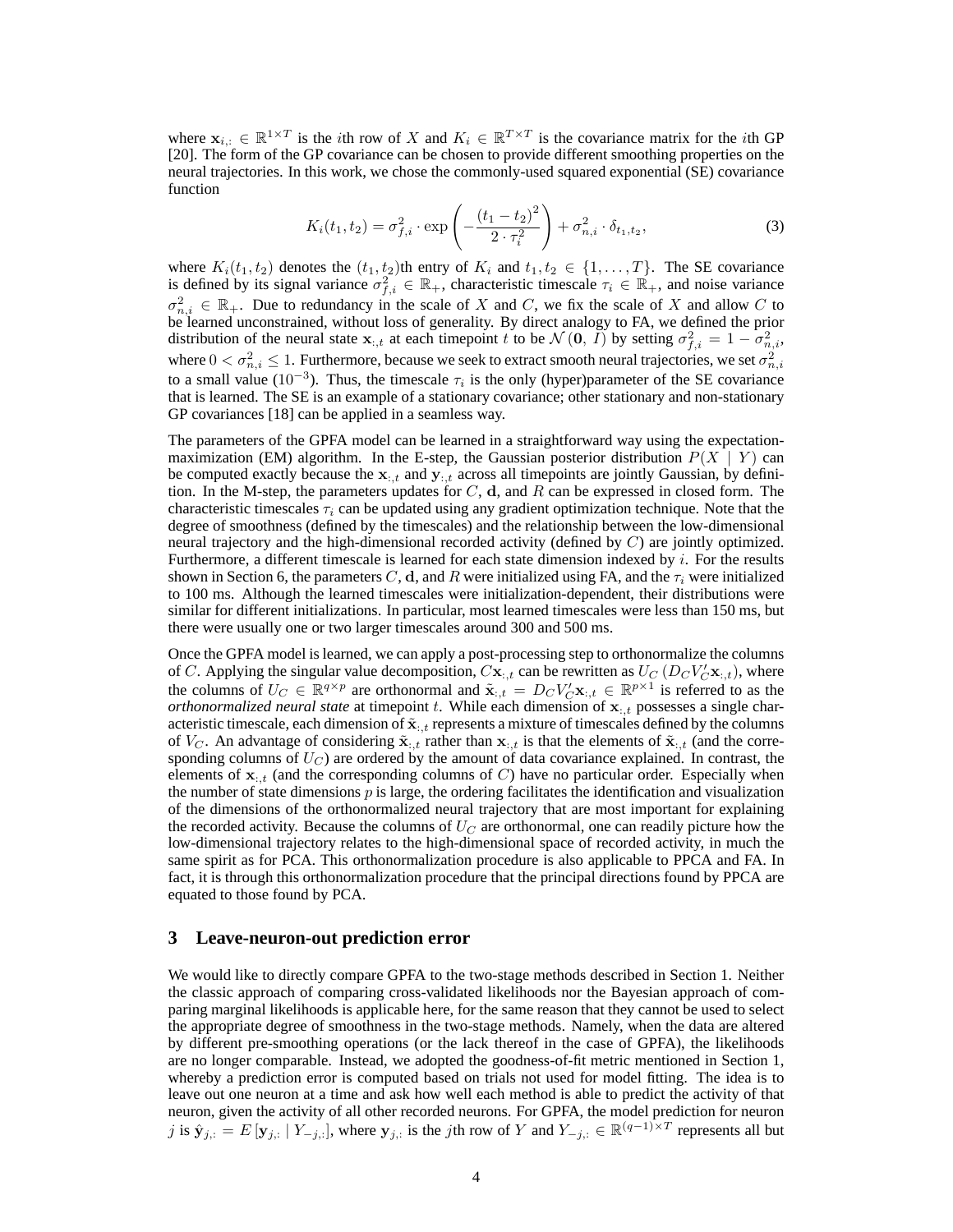the jth row of Y. The model prediction can be computed analytically because all variables in Y are jointly Gaussian, by definition. Model predictions using PPCA and FA are analogous, but each timepoint is considered individually. The prediction error is defined as the sum-of-squared errors between the model prediction and the observed square-rooted spike count across all neurons and timepoints.

One way to compute the GPFA model prediction is via the low-dimensional state space. One can first estimate the neural trajectory using all but the *j*th neuron  $P(X | Y_{-i,:})$ , then map this estimate back out into the space of recorded activity for the *j*th neuron using (1) to obtain  $\hat{\mathbf{y}}_{i,:}$ . Equivalently, one can convert  $P(X | Y_{-i,:})$  into its orthonormalized form before mapping it out into the space of recorded activity using the jth row of U*<sup>C</sup>* . Because the orthonormalized dimensions are ordered, we can evaluate the prediction error using only the top  $\tilde{p}$  orthonormalized dimensions of  $\tilde{\mathbf{x}}_{:,t}$ , where  $\tilde{p} \in \{1,\ldots,p\}$ . This reduced GPFA model can make use of a larger number p of timescales than its effective dimensionality  $\tilde{p}$ .

## **4 Linear and non-linear dynamical systems**

Another way to extract neural trajectories is by defining a parametric dynamical model that describes how the low-dimensional neural state evolves over time. A first-order linear auto-regressive (AR) model [5] captures linear Markovian dynamics. Such a model can be expressed as a Gaussian process, since the state variables are jointly Gaussian. This can be shown by defining a separate first-order AR model for each state dimension indexed by  $i \in \{1, \ldots, p\}$ 

$$
x_{i,t+1} \mid x_{i,t} \sim \mathcal{N}\left(a_i x_{i,t}, \sigma_i^2\right). \tag{4}
$$

Given enough time  $(t \to \infty)$  and  $|a_i| < 1$ , the model will settle into a stationary state that is equivalent to (2) with

$$
K_i(t_1, t_2) = \frac{\sigma_i^2}{1 - a_i^2} a_i^{|t_1 - t_2|},\tag{5}
$$

as in [21]. Different covariance structures  $K_i$  can be obtained by going from a first-order to an nth-order AR model. One drawback of this approach is that it is usually not easy to construct an nth-order AR model with a specified covariance structure. In contrast, the GP approach described in Section 2 requires only the specification of the covariance structure, thus allowing different smoothing properties to be applied in a seamless way. AR models are generally less computationally demanding than those based on GP, but this advantage shrinks as the order of the AR model grows. Another difference is that (5) does not contain an independent noise term  $\sigma_{n,i}^2 \cdot \delta_{t_1,t_2}$  as in (3). The innovations noise  $\sigma_i^2$  in (4) is involved in setting the smoothness of the time series, as shown in (5). Thus, (4) would need to be augmented to explicitly capture departures from the AR model.

One may also consider defining a non-linear dynamical model [3], which typically has a richer set of dynamical behaviors than linear models. The identification of the model parameters provides insight into the dynamical rules governing the time-evolution of the system under study. However, especially in exploratory data analyses, it may be unclear what form this model should take. Even if an appropriate non-linear model can be identified, learning such a model can be unstable and slow due to approximations required [3]. In contrast, learning the GPFA model is stable and approximationfree, as described in Section 2. The use of GPFA can be viewed as a practical way of going beyond a first-order linear AR model without having to commit to a particular non-linear system, while retaining computational tractability.

#### **5 Behavioral task and neural recordings**

The details of the neural recordings and behavioral task can be found elsewhere [22]. Briefly, a rhesus macaque performed delayed center-out reaches to visual targets presented on a fronto-parallel screen. On a given trial, the peripheral reach target was presented at one of 14 possible locations – two distances (60 and 100 mm) and seven directions (0, 45, 90, 135, 180, 225, 315°). Delay periods were randomly chosen between 200 and 700 ms. Neural activity was recorded using a 96-electrode array (Cyberkinetics, Foxborough, MA) in dorsal premotor and motor cortices. Only those units (61 single and multi-units, experiment G20040123) with robust delay period activity were included in our analyses.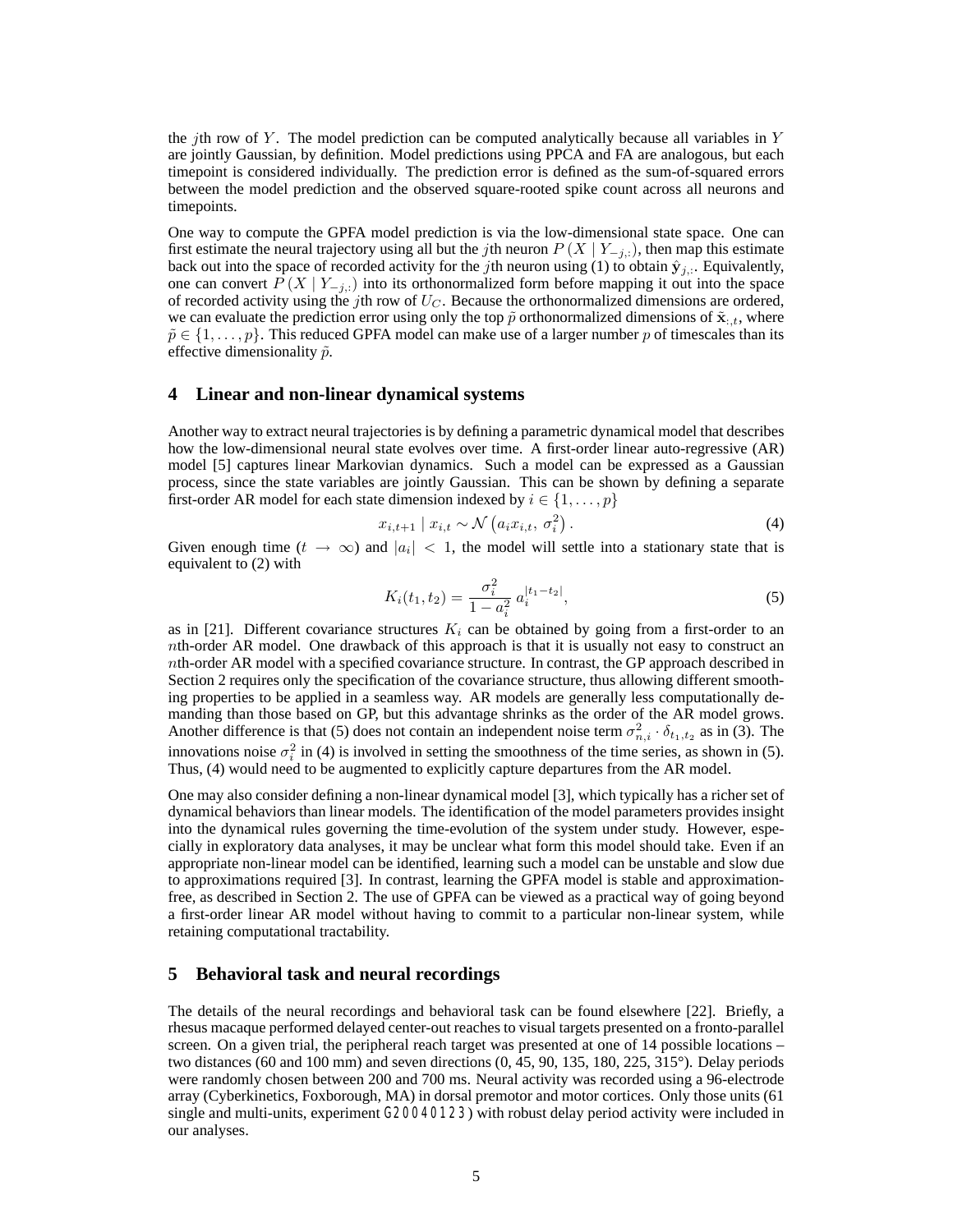

Figure 1: Prediction errors of two-stage methods (PPCA: red, FA: green), first-order AR model (blue), GPFA (dashed black), and reduced GPFA (solid black), computed using 4 fold cross-validation. Labels at right are standard deviations of Gaussian kernels (referred to as *kernel widths*) for the twostage methods. For reduced GPFA, the horizontal axis corresponds to  $\tilde{p}$  rather than p, where the prediction error is computed using only the top  $\tilde{p}$  orthonormalized dimensions of a GPFA model fit with  $p = 15$ . Star indicates minimum of solid black curve. Analyses in this figure are based on 56 trials for the reach target at distance 60 mm and direction 135°.

# **6 Results**

We considered neural data for one reach target at a time, ranging from 200 ms before reach target onset to movement end. This period comprised the 200 ms pre-target time, the randomly chosen delay period (200–700 ms), the monkey's reaction time (mean $\pm$ s.d.: 293 $\pm$ 48 ms), and the duration of the monkey's reach  $(269 \pm 40 \text{ ms})$ . Spike counts were taken in non-overlapping 20 ms bins, then square-rooted. For the two-stage methods, these square-rooted counts were smoothed over time using a Gaussian kernel. We also considered smoothing spike trains directly, which yielded qualitatively similar results for the two-stage methods.

Using the goodness-of-fit metric described in Section 3, we can find the appropriate degree of smoothness for the two-stage methods. Fig. 1 shows the prediction error for PPCA (red) and FA (green) for different kernel widths and state dimensionalities. There are two primary findings. First, FA yielded lower prediction error than PPCA across a range of kernel widths and state dimensionalities. The reason is that FA allows different neurons to have different independent noise variances. Second, for these data, the optimal smoothing kernel width (s.d. of Gaussian kernel) is approximately 40 ms for both FA and PPCA. This was found using a denser sweep of the kernel width than shown in Fig. 1.

It is tempting to try to relate this optimal smoothing kernel width  $(40 \text{ ms})$  to the timescales  $\tau_i$  learned by GPFA, since the SE covariance has the same shape as the Gaussian smoothing kernel. However, nearly all of the timescales learned by GPFA are greater than 40 ms. This apparent mismatch can be understood by considering the *equivalent kernel* of the SE covariance [23], which takes on a sinclike shape whose main lobe is generally far narrower than a Gaussian kernel with the same width parameter. It is therefore reasonable that the timescales learned by GPFA are larger than the optimal smoothing kernel width.

The same goodness-of-fit metric can be used to compare the two-stage methods, parametric dynamical models, and GPFA. The parametric dynamical model considered in this work is a first-order AR model described by (2) and (5), coupled with the linear-Gaussian observation model (1). Note that a separate stationary, one-dimensional first-order AR model is defined for each of the  $p$  latent dimensions. As shown in Fig. 1, the first-order AR model (blue) yielded lower prediction error than the two-stage methods (PPCA: red, FA: green). Furthermore, GPFA (dashed black) performed as well or better than the two-stage methods and the first-order AR model, regardless of the state dimensionality or kernel width used. As described in Section 3, the prediction error can also be computed for a reduced GPFA model (solid black) using only the top  $\tilde{p}$  orthonormalized dimensions, in this case based on a GPFA model fit with  $p = 15$  state dimensions. By definition, the dashed and solid black lines coincide at  $\tilde{p} = 15$ . The solid black curve reaches its minimum at  $\tilde{p} = 10$  (referred to as  $p<sup>*</sup>$ ). Thus, removing the lowest five orthonormalized dimensions decreased the GPFA prediction error. Furthermore, this prediction error was lower than when fitting the GPFA model directly with  $p = 10$  (dashed black).

These latter findings can be understood by examining the orthonormalized neural trajectories extracted by GPFA shown in Fig. 2. The traces plotted are the orthonormalized form of  $E[X \mid Y]$ . The panels are arranged in decreasing order of data covariance explained. The top orthonormalized dimensions indicate fluctuations in the recorded population activity shortly after target onset (red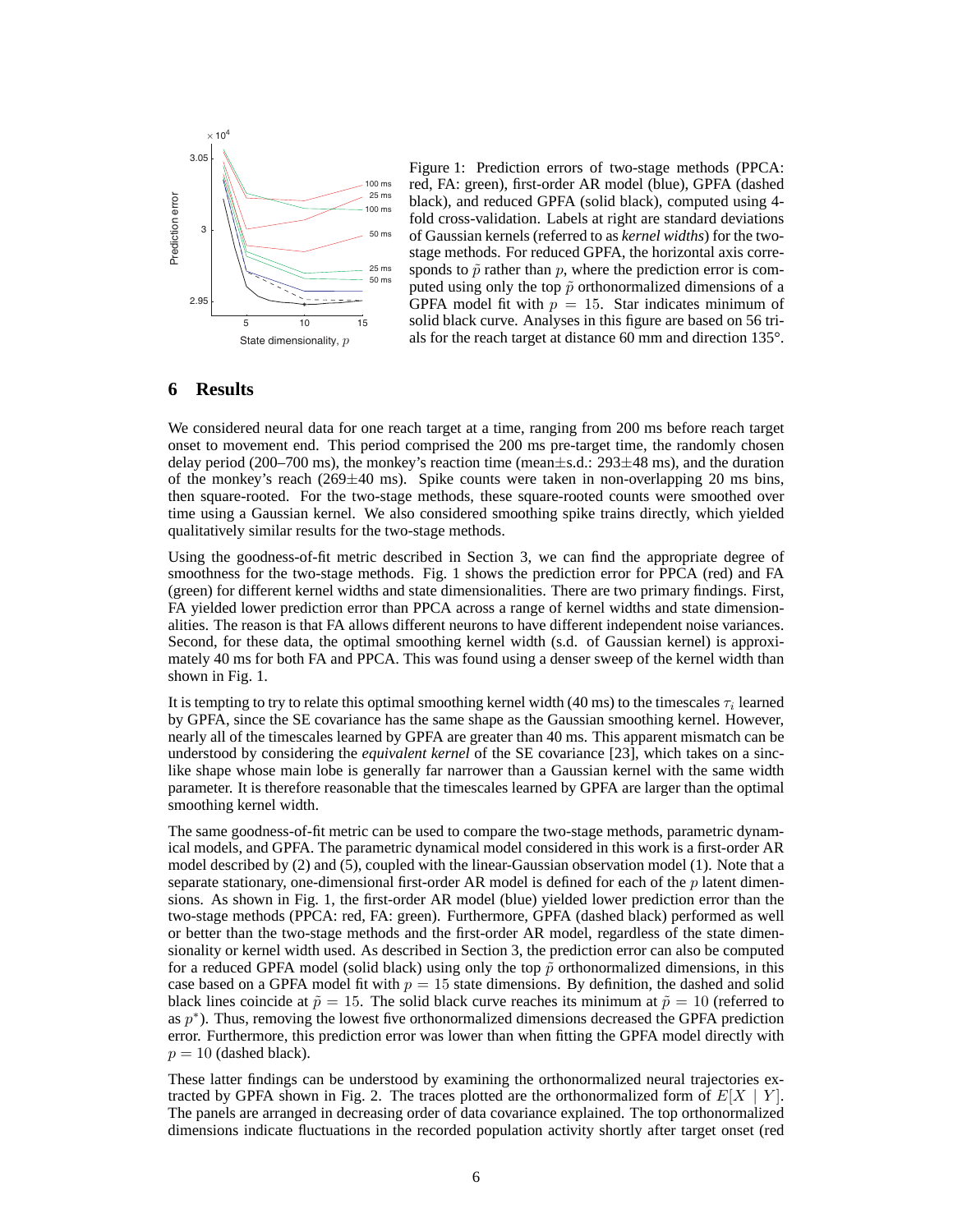

Figure 2: Orthonormalized neural trajectories for GPFA with  $p = 15$ . Each panel corresponds to one of the 15 dimensions of the orthonormalized neural state, which is plotted versus time. The orthonormalized neural trajectory for one trial comprises one black trace from each panel. Dots indicate time of reach target onset (red), go cue (green), and movement onset (blue). Due to differing trial lengths, the traces on the left/right half of each panel are aligned on target/movement onset for clarity. However, the GPFA model was fit using entire trials with no gaps. Note that the polarity of these traces is arbitrary, as long as it is consistent with the polarity of  $U_C$ . Each trajectory corresponds to planning and executing a reach to the target at distance 60 mm and direction 135°. For clarity, only 10 trials with delay periods longer than 400 ms are plotted.

dots) and again after the go cue (green dots). Furthermore, the neural trajectories around the time of the arm movement are well-aligned on movement onset. These observations are consistent with previous analyses of the same dataset [22], as well as other studies of neural activity collected during similar tasks in the same cortical areas. Whereas the top 10 orthonormalized dimensions (upper and middle rows) show repeatable temporal structure across trials, the bottom five dimensions (lower row) appear to be largely capturing noise. These "noise dimensions" could be limiting GPFA's predictive power. This is confirmed by Fig. 1: when the bottom five orthonormalized dimensions were removed, the GPFA prediction error decreased.

It still remains to be explained why the GPFA prediction error using only the top 10 orthonormalized dimensions is lower than that obtained by directly fitting a GPFA model with  $p = 10$ . Each panel in Fig. 2 represents a mixture of 15 characteristic timescales. Thus, the top 10 orthonormalized dimensions can make use of up to 15 timescales. However, a GPFA model fit with  $p = 10$  can have at most 10 timescales. By fitting a GPFA model with a large number of state dimensions  $p$  (each with its own timescale) and taking only the top  $\tilde{p} = p^*$  orthonormalized dimensions, we can obtain neural trajectories whose effective dimensionality is smaller than the number of timescales at play.

Based on the solid black line in Fig. 1 and Fig. 2, we consider the effective dimensionality of the recorded population activity to be  $p^* = 10$ . In other words, the linear subspace within which the recorded activity evolved during reach planning and execution for this particular target was 10 dimensional. Across the 14 reach targets, the effective dimensionality ranged from 8 to 12. All major trends seen in Fig. 1 were preserved across all reach targets.

## **7 Conclusion**

GPFA offers a flexible and intuitive framework for extracting neural trajectories, whose learning algorithm is stable, approximation-free, and simple to implement. Because only the GP covariance structure needs to be specified, GPFA is particularly attractive for exploratory data analyses, where the rules governing the dynamics of the system under study are unknown. Based on the trajectories obtained by GPFA, one can then attempt to define an appropriate dynamical model that describes how the neural state evolves over time.